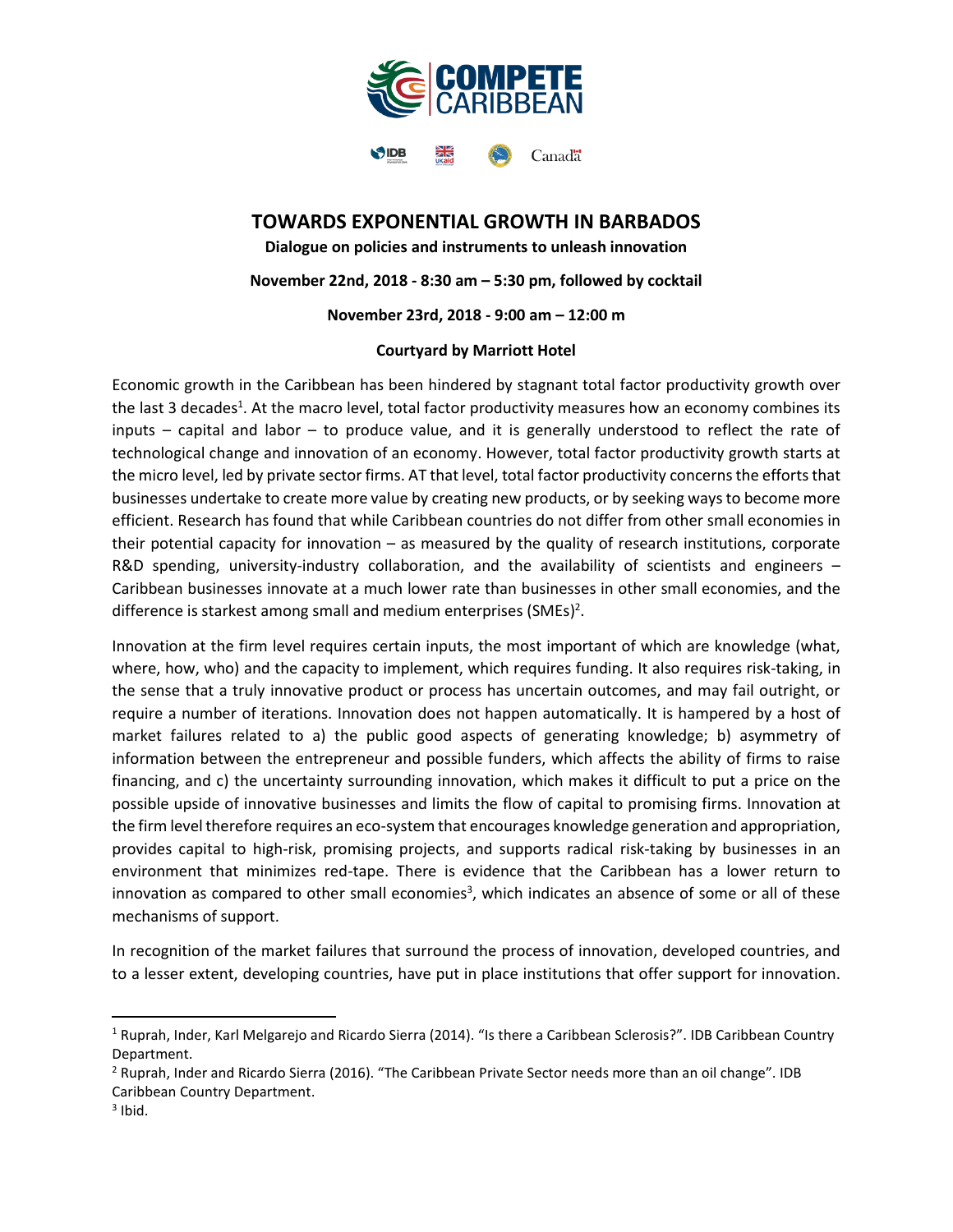

#### SIDB <u>XK</u> Canada

In smaller countries (such as Finland, Israel, Uruguay), these efforts have been led by innovation agencies that create incentives for knowledge creation and sharing, provide crucial support for promising, dynamic firms, and foster networks that can overcome diseconomies of scale and scope. Most Latin American countries have innovation agencies, all of which have received vital support by the IDB. These agencies' work has produced tangible results evidenced in the creation of new businesses and new export sectors, with a corresponding impact on tax revenue and employment. For example, the innovation agency of Peru contributed start-up capital to a firm producing seedless grapes for the US market, in the off season. That firm became such a successful exporter of seedless grapes that its taxes are equivalent to the entire funding for start-ups of Peru's innovation agency. In Uruguay, one entrepreneur supported by the National Research and Innovation Agency presented a project based on his end-of-degree thesis in 2008. Today his company is present in the main Latin American markets and employs 350 people<sup>4</sup>. An impact evaluation commissioned by Uruguay concluded that every US\$1 provided by its national innovation agency to support entrepreneurs and innovators has generated US\$19 in increased fiscal revenue to the Uruguayan government, confirming the sustainability of the whole operation.

The need for an eco-system to support innovation is even more pressing in a global context of rapid technological change. The world is experiencing a 4<sup>th</sup> industrial revolution, where artificial intelligence, 3D printing, new materials, genetic coding, machine learning, robotics, big data, blockchain and remote sensing, along with an exponential rise in computing power, are converging to disrupt the production, commercialization and distribution of goods and services. These massive technological changes produce radical threats to established businesses. Conversely, these changes also create massive opportunities for businesses to become more efficient, and to produce new products and services that can be globally traded without the friction of logistics. For the Caribbean, new technology is an opportunity to use the region's recognized creativity to transcend the logistics hurdles that have traditionally affected its goods and services' exports.

Barbados has crucial elements to take advantage of the ongoing 4<sup>th</sup> industrial revolution. Its UWI Cave Hill campus is investing in industry 4.0 technologies, such as artificial intelligence and blockchain, and some of its students have won top prizes at international global tech pitch competitions. The country has a welldeveloped financial sector and domestic conglomerates cognizant of the need to explore new technology solutions, and desirous of investing in dynamic firms. Barbados has a home-grown firm in blockchain technology, BITT, which has attracted international capital and visibility, making Barbados a chosen investment destination for other international blockchain companies. Finally, Barbados faces domestic problems that can become an inspiration for global solutions to local problems. Missing in Barbados are key policies and instruments to support innovative businesses at all stages, particularly in the early stages, and especially in the high-tech sector, as well as institutions that effectively coordinate those actors that already exist in the eco-system.

The following example of the city of Medellín, Colombia in a small geographical setting, will illustrate what a dynamic innovation agency can do for economic growth in a country or region.

 $\overline{\phantom{a}}$ 

<sup>&</sup>lt;sup>4</sup> ANII (2017). Presentation: "We celebrate 10 years turning challenges into opportunities".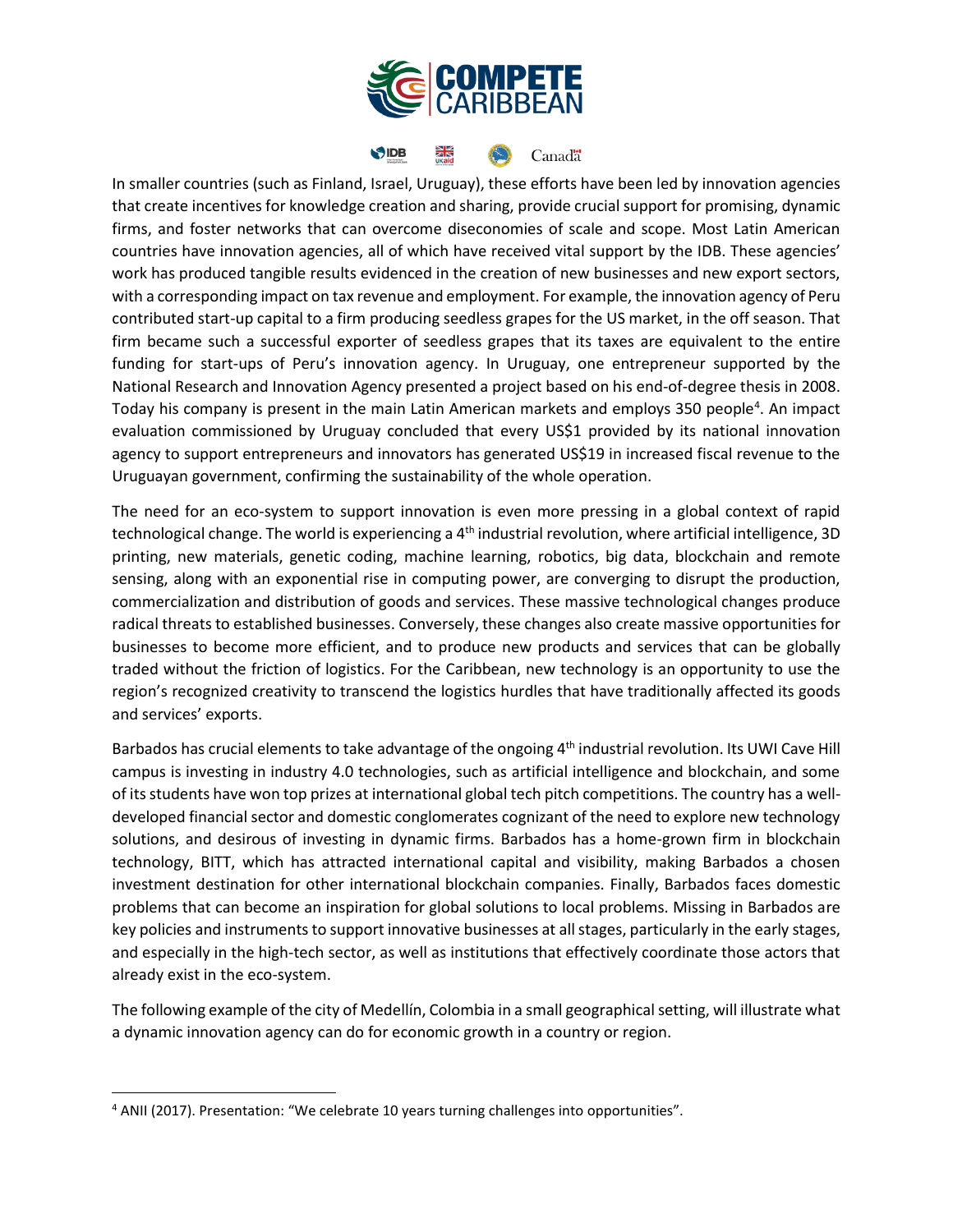

#### **Ruta N**

Ruta N is the innovation agency of Medellín, a city of 3.6 million people in Colombia which was once known as the global capital of narco-trafficking. Medellín has transformed itself from one of the most dangerous cities in the world during the 1990s, to being recognized in 2013 as the world's most innovative city by the Urban Land Institute, and as a global hub of innovation by Australia's 2ThinkNow in 2017. Today Medellín is experiencing a boom in the fashion and other industries – including medical devices, and global process outsourcing – it is widely recognized as an entrepreneurial city, and it contributes to more than 8% of Colombia's GDP<sup>5</sup>.

The history of Medellín's transformation is itself one of urban innovation. A new city government in 2003 sought to turn the city around by focusing on increasing public investments in the culture of citizenship, integration (of the urban poor to city services), and education, as well as by delivering these services in a very innovative way. Ruta N, created in 2009 to support the economic transformation of Medellín, has successfully coordinated an eco-system of innovation that creates incentives for companies to use science and technology to produce new products and services, and improved the attractiveness of the city for global investors. Today, more than half of the companies in the city are bringing innovations to the market and creating jobs as a result, and 154 companies from 23 countries have located in Medellín, generating more than 2700 direct jobs<sup>6</sup>.

Ruta N provides incentives to increase the supply and demand for scientific and technological knowledge in the city, as well as to mobilize talent and attract capital. Ruta N's different instruments generate a meeting point for business people, the university, policy-makers and citizens to demand innovative solutions to public, social or private problems, as well as incentives for incubators, accelerators and venture capital funds. A critical element of the turn-around has been intense public-private dialogue, which ensures that the instruments fulfill its objectives of growth while keeping the institutions that manage them accountable.

#### **The Dialogue**

 $\overline{\phantom{a}}$ 

Given Barbados's potential to benefit from an eco-system to support entrepreneurship and innovation, the dialogue will bring Ruta N representatives to Barbados, to delve into the different kinds of support that a Barbadian eco-system would need to provide to achieve Barbados' potential for dynamic growth. It is important that all the public and private institutions that have a current role and/or could have a future role in supporting entrepreneurs attend this event and participate in the discussion.

While the focus of the event is on Barbados, representatives from the OECS countries will participate in the event as well, to optimise the visit by the Ruta N representatives. As such, during each 'deep dive session' there will be a table engaged in design-thinking in the context of the OECS.

<sup>5</sup> <https://www.weforum.org/agenda/2016/02/6-powerful-lessons-from-the-transformation-of-medellin/>

<sup>6</sup> [https://www.rutanmedellin.org//en/news/news/item/medellin-world-innovation-hub](https://www.rutanmedellin.org/en/news/news/item/medellin-world-innovation-hub)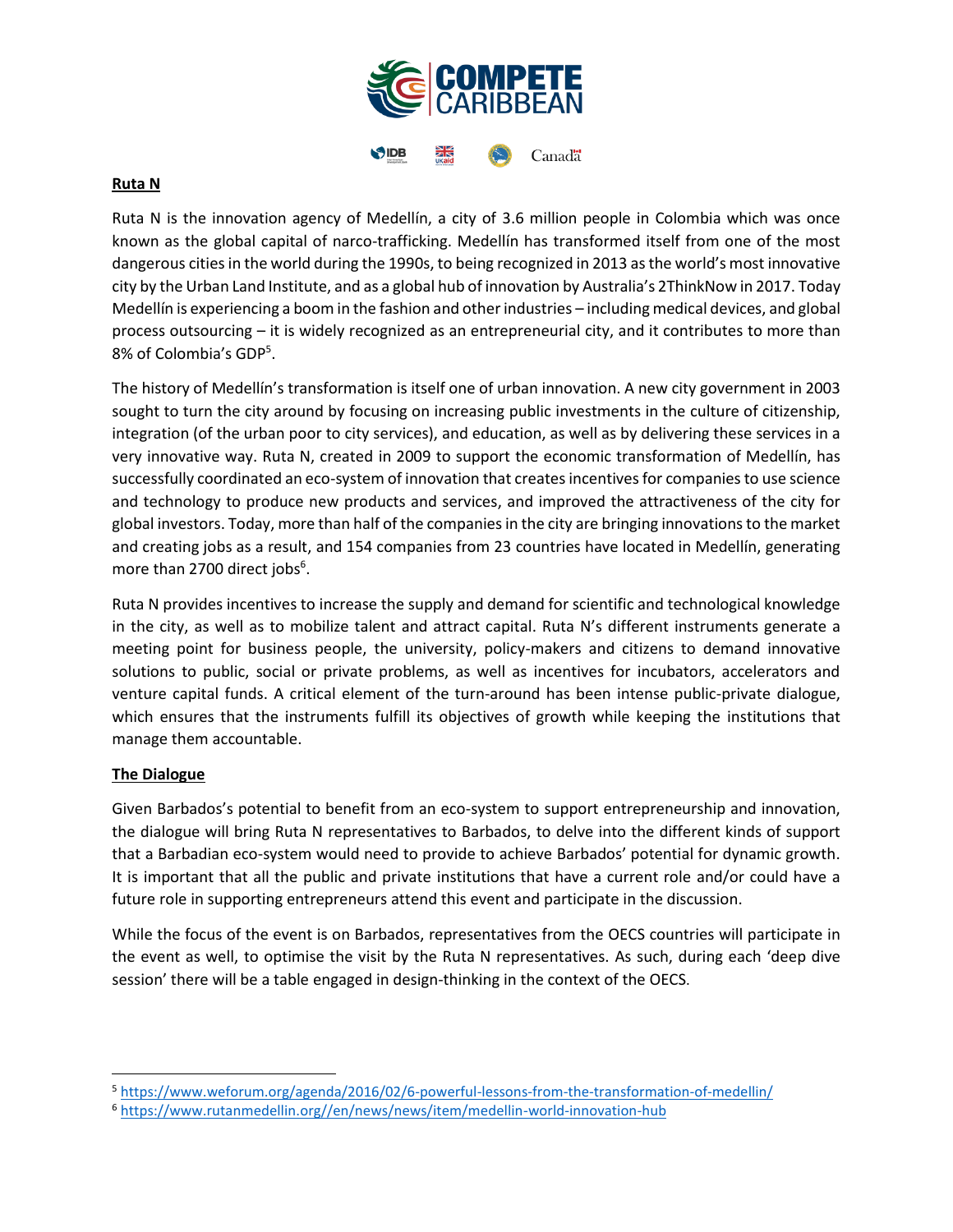

# **Day 1: Thursday, November 22nd, 2018, Marriott**

| <b>Time</b>                               | <b>Topic</b>                                                                                                                                       |
|-------------------------------------------|----------------------------------------------------------------------------------------------------------------------------------------------------|
| $8:00 - 8:30$ am                          | Registration                                                                                                                                       |
| $8:30$ am $-9:15$ am                      | <b>Welcome Remarks</b>                                                                                                                             |
| Setting the context                       | IDB Representative - Juan Carlos de la Hoz Vinas                                                                                                   |
|                                           | Senior Director of Canada's Caribbean Regional Program - Benoit-Pierre                                                                             |
|                                           | Laramée                                                                                                                                            |
|                                           | Director of Projects, Caribbean Development Bank - Daniel Best                                                                                     |
|                                           | A vision for growth, entrepreneurship and innovation in Barbados<br>Minister of Innovation, Science and Smart Technology - Senator Kay<br>McConney |
| $9:15$ am $-10:45$ am<br>What is possible | Policy-makers' toolbox to support innovative entrepreneurship<br>Adrian Magendzo - Inter-American Development Bank (30 min)                        |
|                                           | 4 <sup>th</sup> industrial revolution technologies: opportunities for Barbados                                                                     |
|                                           | Sylvia Dohnert - Compete Caribbean Partnership Facility (10 min)                                                                                   |
|                                           |                                                                                                                                                    |
|                                           | Spurring growth in small economies - the trajectory of Medellin                                                                                    |
|                                           | Alejandro Delgado, Ruta N, Medellín, Colombia (30 min)                                                                                             |
|                                           |                                                                                                                                                    |
|                                           | Q&A                                                                                                                                                |
|                                           |                                                                                                                                                    |
| 10:45 am $-$ 11:00 am                     | <b>Coffee Break</b>                                                                                                                                |
| 11:00 am $-$ 1:30 pm                      | Instruments to stimulate dynamic entrepreneurship in Barbados                                                                                      |
| Deep-dive session                         | Conceptual taxonomy for instruments to support dynamic                                                                                             |
|                                           | entrepreneurship with illustrations from Chile - Adrian Magendzo                                                                                   |
|                                           | Mapping of entrepreneurial support in Barbados - Sonja Trotman,                                                                                    |
|                                           | <b>BIDC</b>                                                                                                                                        |
|                                           | How Medellin stimulates dynamic entrepreneurship (Smart Capital,<br>$\overline{\phantom{a}}$                                                       |
|                                           | Company Builder, Business Development Centers and Landing                                                                                          |
|                                           | Program) - Jorge Areiza, Ruta N                                                                                                                    |
| 1:30 pm $-$ 2:15 pm                       | Lunch                                                                                                                                              |
| $2:15 - 4:30$ pm                          | Instruments to support innovation in Barbados                                                                                                      |
| Deep-dive session                         | Conceptual taxonomy for instruments to support innovation -                                                                                        |
|                                           | Sylvia Dohnert, IDB                                                                                                                                |
|                                           | Mapping of support for innovation in Barbados - Charles Cyrus,<br>$\overline{\phantom{a}}$                                                         |
|                                           | Director, National Council for Science and Technology (acting),                                                                                    |
|                                           | Ministry of Innovation, Science and Smart Technology                                                                                               |
|                                           |                                                                                                                                                    |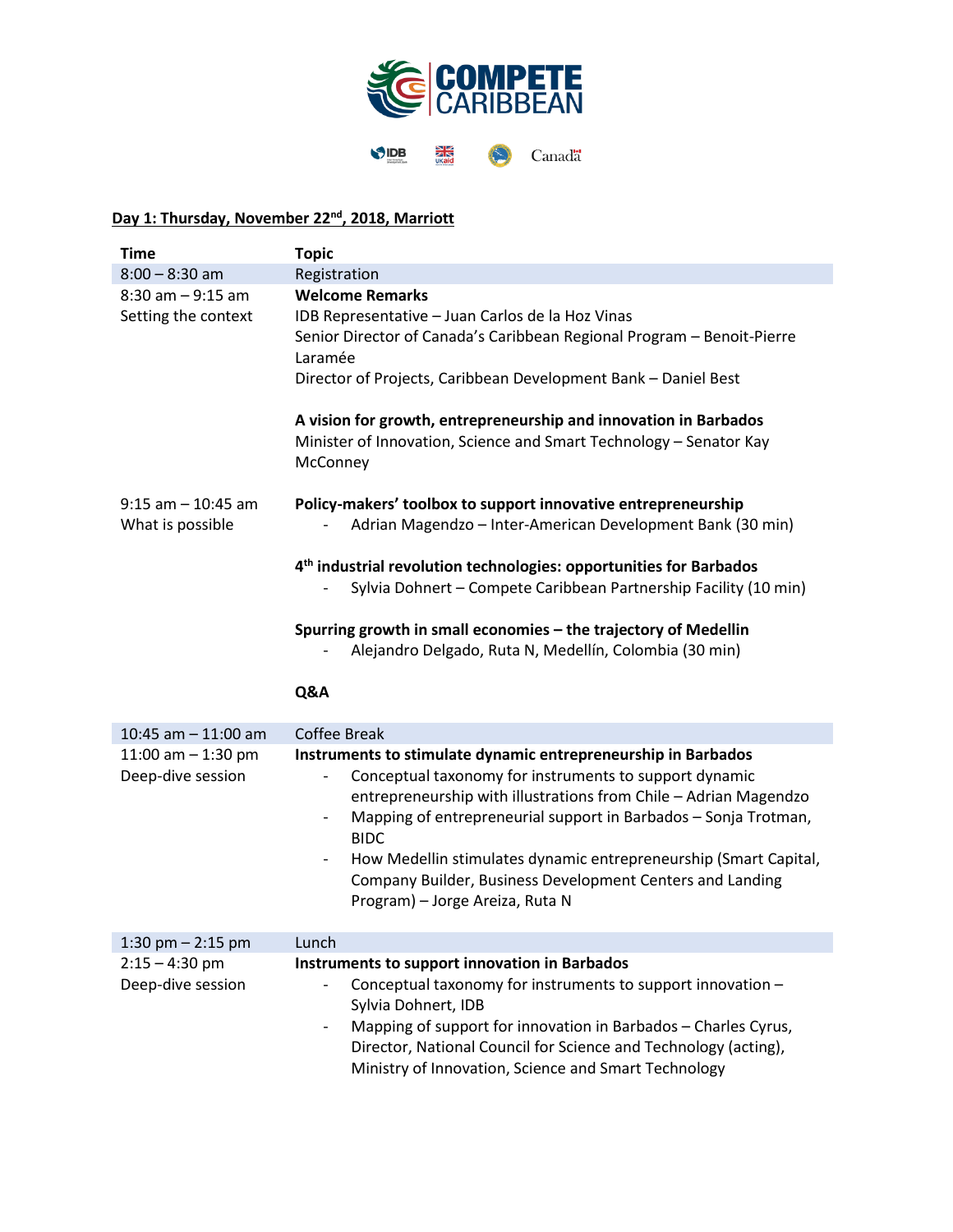|                          | <b>COMPETE</b><br>CARIBBEAN                                                                                                                                                                                                                                                                                                                                                                                                                                                                                |
|--------------------------|------------------------------------------------------------------------------------------------------------------------------------------------------------------------------------------------------------------------------------------------------------------------------------------------------------------------------------------------------------------------------------------------------------------------------------------------------------------------------------------------------------|
| <b>Practical session</b> | ⋇<br>SIDB<br>Canad <sup>"</sup><br>How Medellin stimulates innovation and adoption of industry 4.0<br>$\overline{\phantom{a}}$<br>technology (Innovation managers, Innovation Lab, Public and<br>Private Challenges, Innovation Pact) - Alejandro Delgado, Ruta N                                                                                                                                                                                                                                          |
|                          | Design-thinking around the following themes (60 min)<br>Generating a stronger pipeline of dynamic entrepreneurs<br>$\circ$<br>Financing for entrepreneurs<br>$\circ$<br>Supporting tech-based start-ups<br>$\circ$<br>Bridging knowledge generation with innovation<br>$\circ$<br>Fostering technology adoption across the board<br>$\circ$<br>Increasing private sector investment in R&D<br>$\circ$<br>Presentations on design-thinking exercise (30 min)<br>Facilitator: Jorge Areiza, Ruta N, Medellin |
| 4:30 pm $-$ 5:30 pm      | Wrap-up Day 1<br>Barbadian participants, with comments from Ruta N and IDB                                                                                                                                                                                                                                                                                                                                                                                                                                 |
| $5:30 - 7:00$ pm         | Cocktail                                                                                                                                                                                                                                                                                                                                                                                                                                                                                                   |